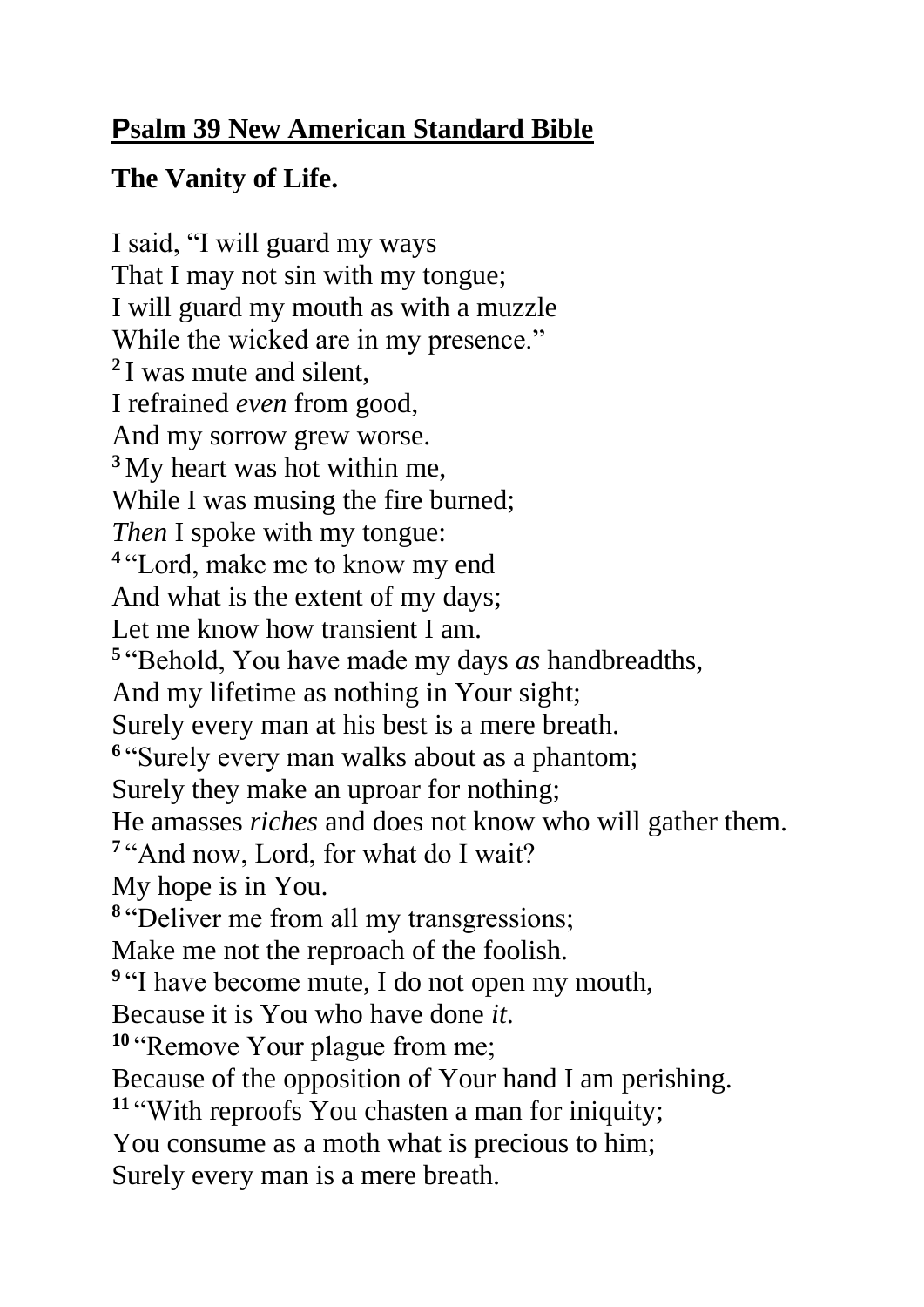**<sup>12</sup>** "Hear my prayer, O Lord, and give ear to my cry;

Do not be silent at my tears;

For I am a stranger with You,

A sojourner like all my fathers.

**<sup>13</sup>** "Turn Your gaze away from me, that I may smile *again* Before I depart and am no more."

## **We will use five tools on our expedition that are built around five questions**

What questions were provoked within you? Did anything confuse you? Did anything move you emotionally? Did God instruct you to do something? Did you gain any insight into God's character?

- 1. David had a consultation with himself do you ever do this?
- 2. Who do you think was at that meeting?
- 3. David said, 'I said What part of David made the decision to guard his ways'.
- 4. What makes some people come up with the right choices in life that reflect God and others make the wrong choices that offend God?
- 5. When David speaks of his ways, he means the things he does in his body, the things he feels in his heart and the things he thinks in his mind. What is it to guard your ways?
- 6. David's tongue had got him in trouble many times just like James says 'it is the root of all evil set on fire by hell'.
- 7. How much sinning do you do with your tongue?
- 8. Is it possible to take charge of the tongue?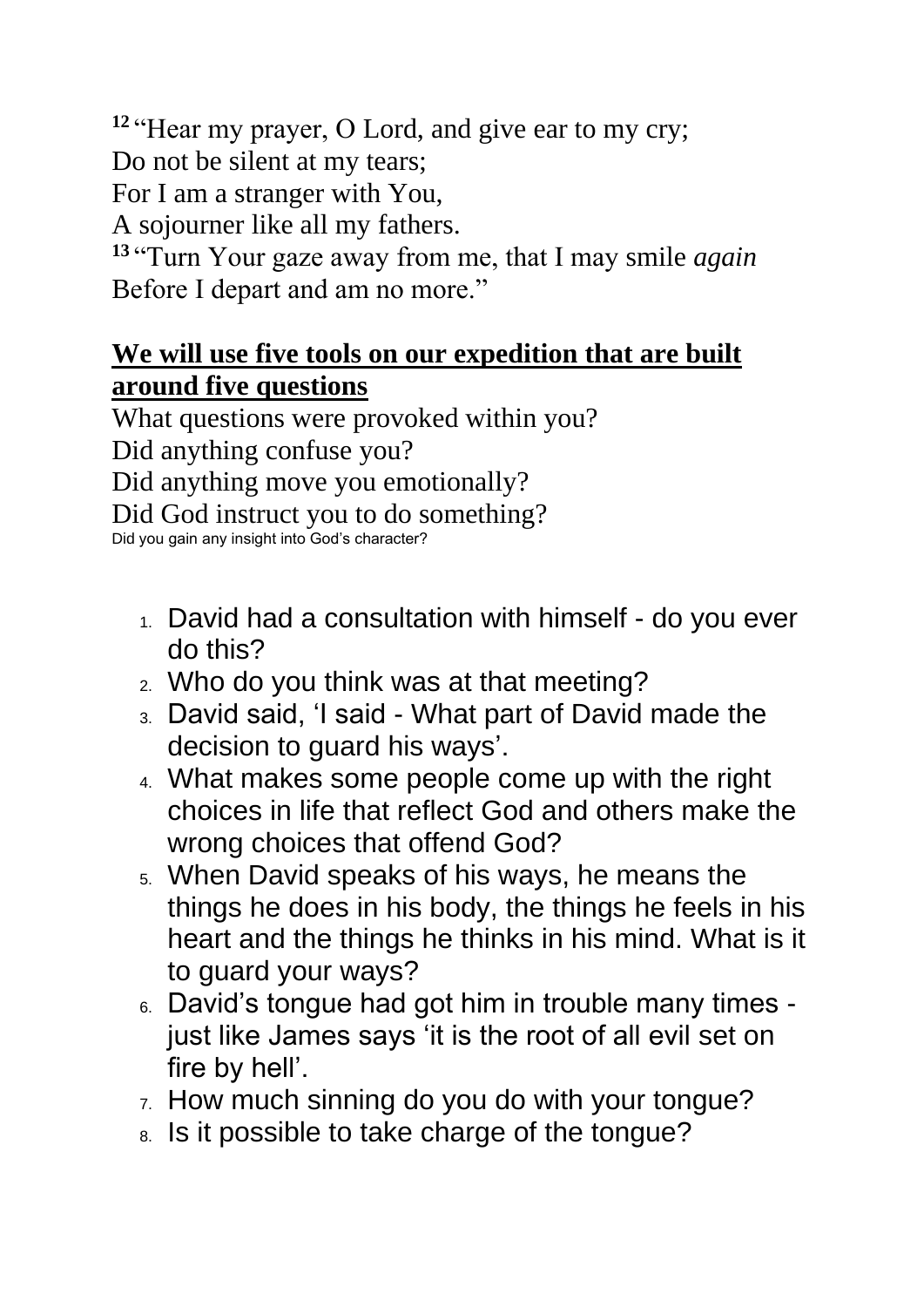- 9. Physical restraint of a dog may stop him from biting someone, but it won't take away the desire to bite!
- 10. The law is a muzzle, it provides a restraint, but grace gives the desire not to do the deed.
- 11. Being in the presence of the wicked is not a nice place to be, yet even the wicked need to hear the gospel.
- 12. David had been intimidated in the presence of the wicked, it even stopped him from doing right.
- 13. Allowing intimidation to position you not to act right will make you sick and sorrowful.
- 14. Suppression is not a resolve but neither is expression if it is an act of wrongdoing.
- 15. When David spoke it brought a release, talking about what is disturbing us inside is important if we are to live in peace.
- 16. Gaining perspective during life's contentions is essential.
- 17. If you can reflect on the eternal and your vulnerability and realize you are but breath, you gain wisdom to act right even if it is hard.
- 18. Revelation of life on earth can be sobering and an opportunity to gain wisdom to live life in a better way.
- 19. David says, 'my hope is in you God'.
- 20. Can you say this? Are you able to quote this next time life seems to you unjust and unfair?
- 21. Deliverance from transgressions is essential if you are to continue to walk daily with God.
- 22. Do you think God wants bad things to happen to you?
- 23. David had convinced himself the bad things happening were from God.